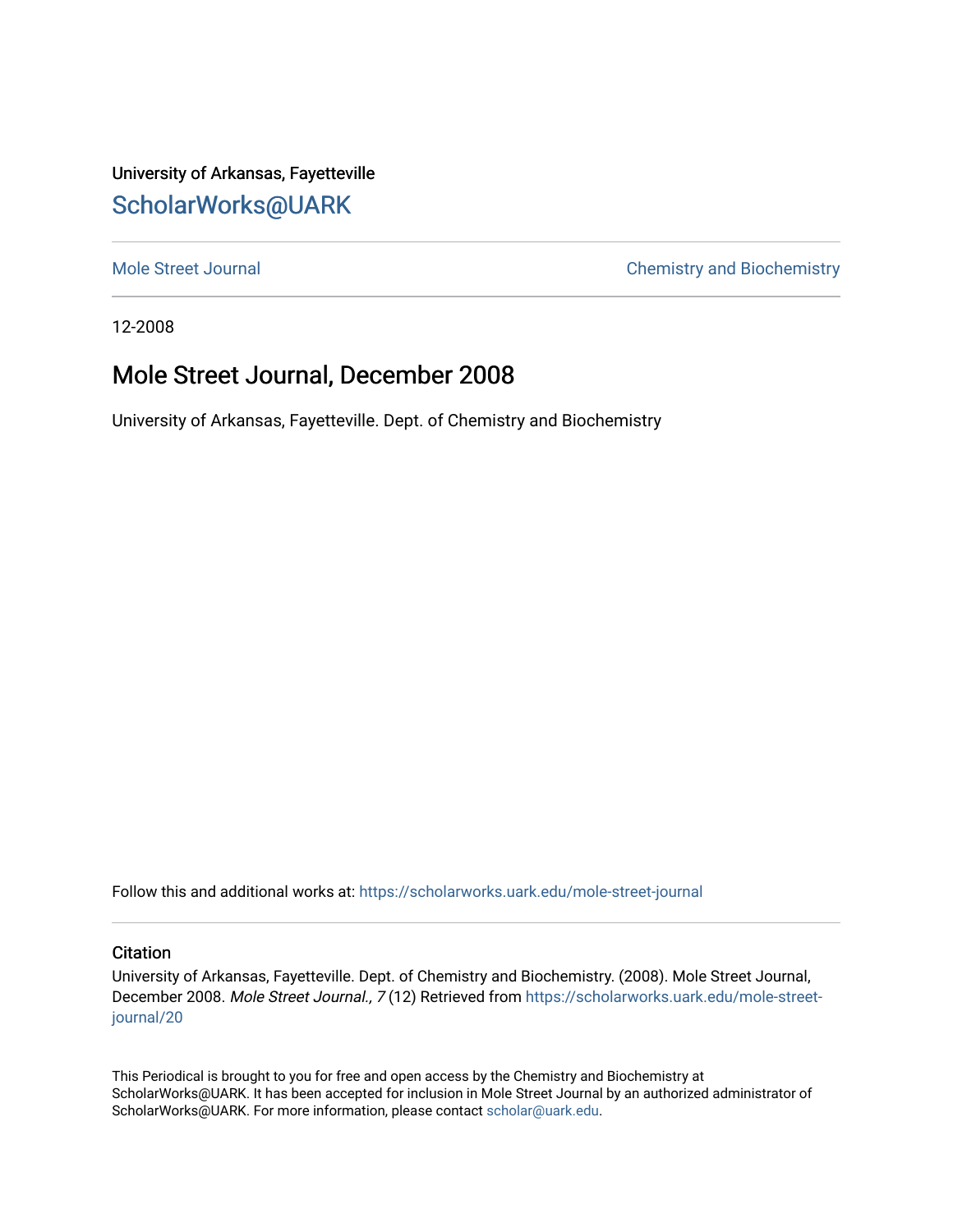

**Department of Chemistry and Biochemistry Changes 2008** December 2008

# **The Mole Street Journal**

### **Volume 7, Issue 12**

# **Department Awards Annual Scholarships**

This fall the department awarded \$19,000 in scholarships. Recipients were selected based on academic achievement and financial need. The Honorary Scholar recognition is only awarded to those who apply and has no monetary value. All were honored at a reception in November. Photos inside.

### **Arthur and Lois Fry Scholarships**

- **Joshua Robinson**, a junior from Malvern
- **Hiroko Takeuchi**, a senior from Toyko, Japan

#### **Jacob Sacks Scholarships**

- **Brandon Achor**, a sophomore from Maumelle
- **Christopher DuVall**, a sophomore from Tahlequah, Okla.
- **Christopher Hall**, a senior from Jonesboro
- **Rodney LaGrone**, a junior from Texarkana, Texas
- **Iryna Polyakovna**, a junior from Rogers
- **Jessica Sutton**, a junior from Bryant
- **Nathan Tobey**, a senior from Texarkana, Texas

#### **Samuel and Betty Siegel Scholarships**

- **Joshua Brown**, a junior from Van Buren
- **Kellie Ong**, a junior from Klang, Selangor, Malaysia
- **Olena Pickett**, a senior from Onepropetrovsk, Ukraine
- **Thaddeus Vasicek**, a sophomore from Tulsa

#### **William K. Noyce Scholarships**

- **Tammy Binz**, a senior from Charleston
- **Megan Huslig**, a sophomore from Springfield, Mo.
- **Molly Steen**, a sophomore from Grove, Okla.
- **Rachel Thomas**, a senior from Ft. Smith

#### **DuPont Scholarships**

- **Kyla Morinini**, a sophomore from Rogers
- **Mary Smith**, a sophomore from Greenwood **Honorary Scholars**





**Andrew Avery** of Rogers received 1st place in the poster competition in the chemistry and biochemistry category at the Arkansas INBRE 2008 Research Conference Nov. 7-8. His poster title was "Effect of Osmolytes on Protein Stability and Folding." His research mentor is Assistant Professor T.K.S. Kumar.

From left: Graduate student Koteshwara Ananthamurthy and Andrew Avery



Hiroko Takeuchi and Art Fry



Brandon Achor and Joshua Robinson

- **Heather Ali**, a sophomore from Little Rock
- **Kristi Anderson**, a sophomore from Clarksville
- **Ryan Bauer**, a senior from Ft. Smith
- **Andreas Chen**, a senior from Ft. Smith
- **Whitney Gammill**, a senior from Maumelle
- **Lauren Hall**, a sophomore from Jonesboro
- **Lukas Hockman**, sophomore from Diamond, Mo.
- **Kent Smith**, a senior from Nashville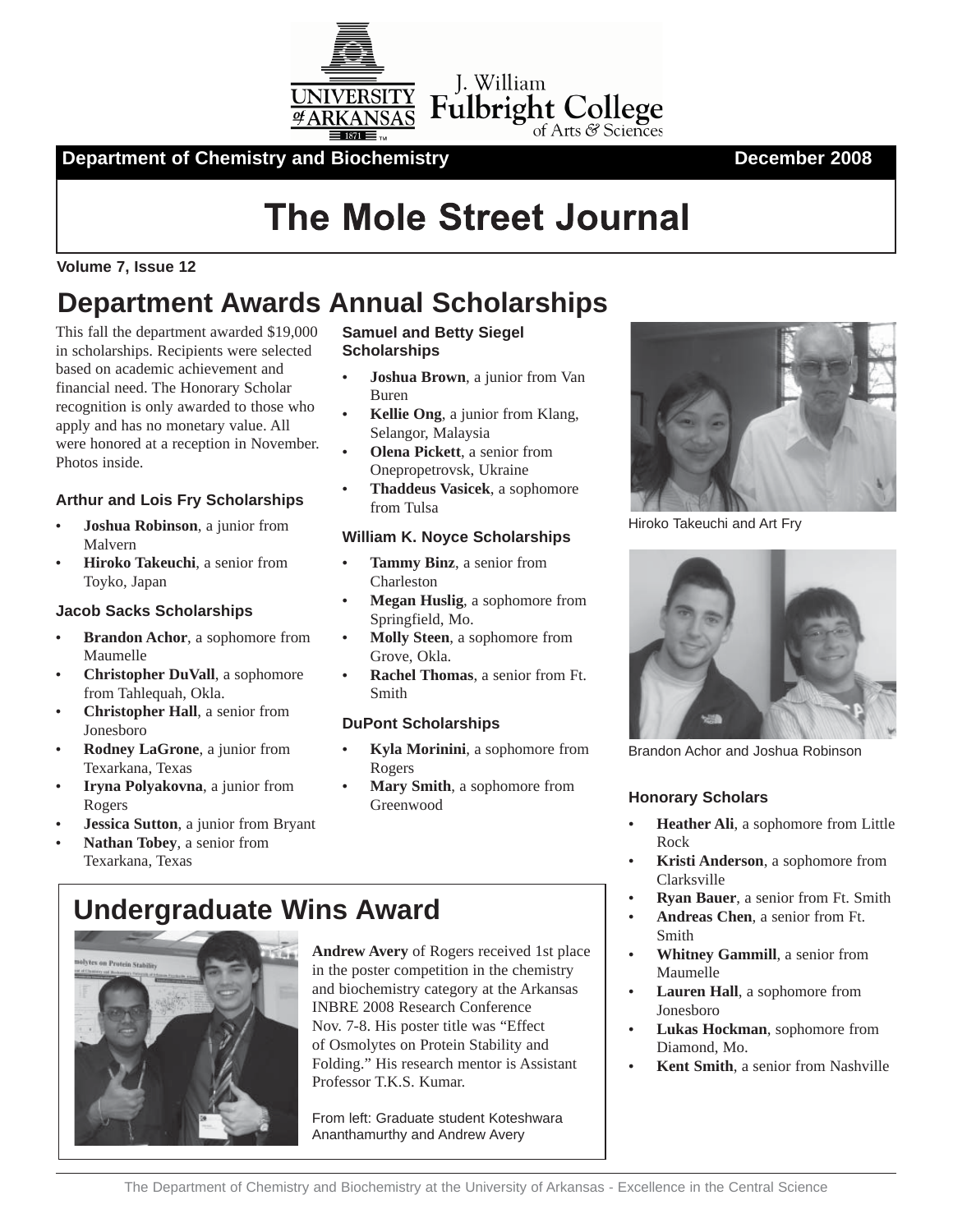### **Faculty News On the Go**

Southeastern Regional Meeting of the American Chemical Society (SERMACS) Nashville, Tenn., Nov. 12.

**Bob Gawley** presented a lecture "From Tin to Lithium: Synthetic Applications and Dynamics of Chiral Organometallics," as part of the carbanion symposium.

**Charles Wilkins** presented an invited talk "LDI-FTMS Analysis of Polyacetylene Films Deposited on Silicon."

**Paul Adams** gave an invited lecture "Biophysical, Biochemical, and Bioanalytical Approaches to Characterize Diverse Molecular Details of Ras-Related Proteins," at LSU in November.

**Matt McIntosh** gave a talk at Colorado State University Nov. 17.

**Bob Smith** was the featured invited speaker at the Association for Consortium Leadership, annual conference, in Alexandria, Va., Oct. 10. He presented "Bringing Athletic Prowess and Academic Strengths Together in a Special Way: The Southeastern Conference Academic Consortium."

He was also the speaker and U.S. moderator at the Digital Video Conference (DVC) Oct. 21 in Kiev, Ukraine. He presented "University Independence and Self-Governance: Legal Regulation of Higher Education in the Unites States and Ukraine." The conference involved staff from the Ministry and Education and Science, Ukraine, and faculty and students from the University of Arkansas and universities across Ukraine.

**Z. Ryan Tian** attended a symposium, 1D Nanomaterials for GE Energy, GE Water, and GE Biosciences, at General Electeric in Kansas City, Nov. 11.

# **Family Tradition**









The study of chemistry often runs in the family. This fall, scholarships were awarded to students whose siblings are also alumni and former scholarship or award winners.

Undergraduate **Kellie Ong** and graduate student **Grace Ong**, B.S. '05, are sisters. Their parents are Ong Kin Sheng and Ang Au Lan of Klang, Selangor, Malaysia.

All three children of Duane and Debbi Hall of Jonesboro have or are working toward a chemistry degree. Senior **Chris Hall** and sophomore **Lauren Hall** are undergraduates now while brother **Ryan Hall**, B.S. '05, is now in his third year of medical school at UAMS.

Top left: Chris Hall. Middle left: Lauren Hall. Bottom left: Ryan Hall from at least 2003. Top right: Grace and Kellie Ong

### **December Safety Tip**

**Do not use aspirators on rotovaps to evaporate organic solvents**

### **From the Library by Luti Salisbury**

The Chemistry and Biochemistry library has acquired six dry erase boards, together with erasers and dry erase pens, that are available for students use in the library.

To schedule library instruction for your class for the spring semester contact **Luti Salisbury**, the CHBC Librarian, 5-8418 or e-mail lsalisbu@uark.edu.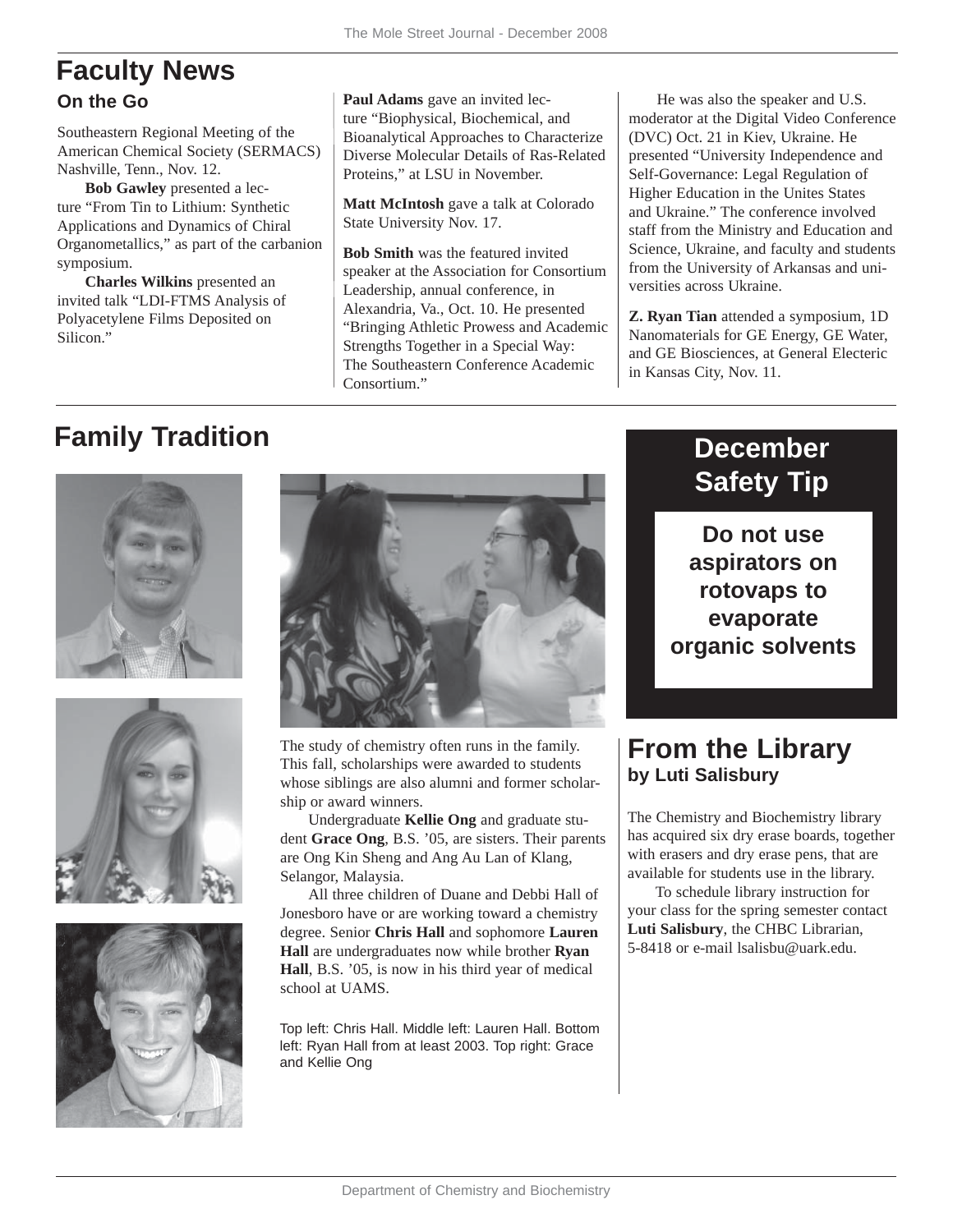# **Scholarship Recipients and Honorary Scholars**





Heather Ali **Kristi Anderson** Ryan Bauer **Tammy Binz** 









Joshua Brown **Christopher DuVall** Lukas Hockman **Rodney LaGrone** 











Kyla Morinini **Nary Smith** Olena Pickett **Iryna Polyakova** Mary Smith











Kent Smith **Molly Steen** Molly Steen Nathan Tobey **Nathan Tobey** Thaddeus Vasicek